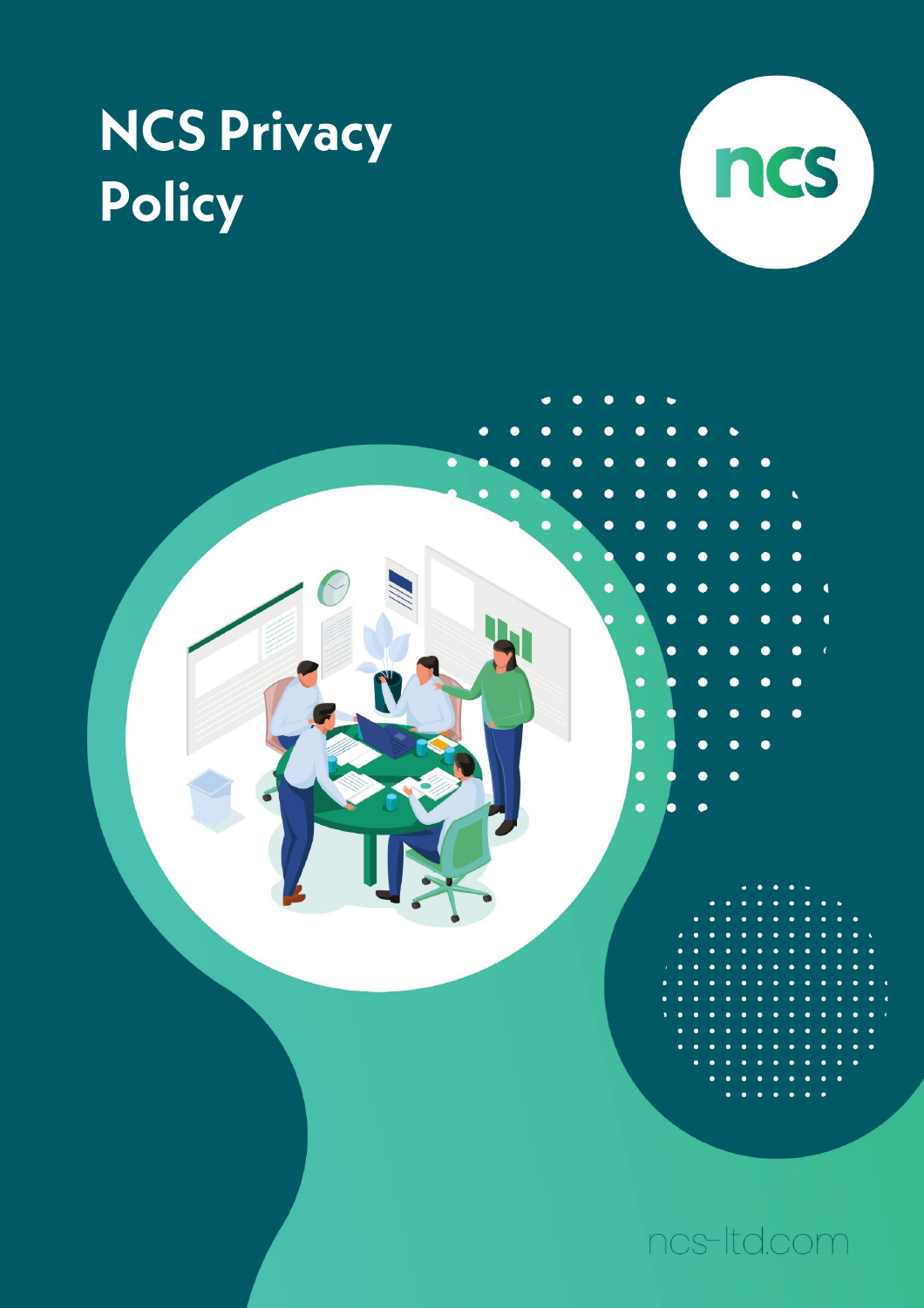

## **PRIVACY POLICY**

## *Last Updated: 6 May 2021.*

Your privacy is important to us. This Privacy Policy is where we explain to you what personal information is collected when you visit our site, how it is collected, how we may use that information, where we store it, how long we store it for, and how we protect it. We will also explain your rights in relation to your personal information.

Please read the following carefully to understand our views and practices regarding your personal information and how we may collect it and treat it.

For convenience, we have divided our data protection policies into three separate pages:

#### 1. **Our Privacy Policy**

This policy explains generally how we collect, use, store, and protect your personal information when you visit our site and when you become a customer of NCS.

## 2. **Our Cookie Policy**

Our Cookie Policy is available here [www.ncs-ltd.com/policies](http://www.ncs-ltd.com/policies) and explains more about how we may collect personal information about you via cookies (it also explains what cookies are).

#### 3. **Our Retention Policy**

You can find out how long we may hold onto your personal information [www.ncs](http://www.ncs-ltd.com/policies)[ltd.com/policies](http://www.ncs-ltd.com/policies)

If you have any questions please do not hesitate to contact us at **salesadmin@ncs-ltd.com** or, if you prefer to call or write to us, then you can find our contact details at the bottom of this page.

#### **WHO WE ARE**

We are NCS Office Holdings Limited. We are registered in Scotland as a limited company. Our registered number is SC412475 and our registered office is at 65 Rodney Street, Glasgow G4 9SQ. But, for the purposes of this Privacy Policy, it's just easier if we refer to ourselves as "**we**".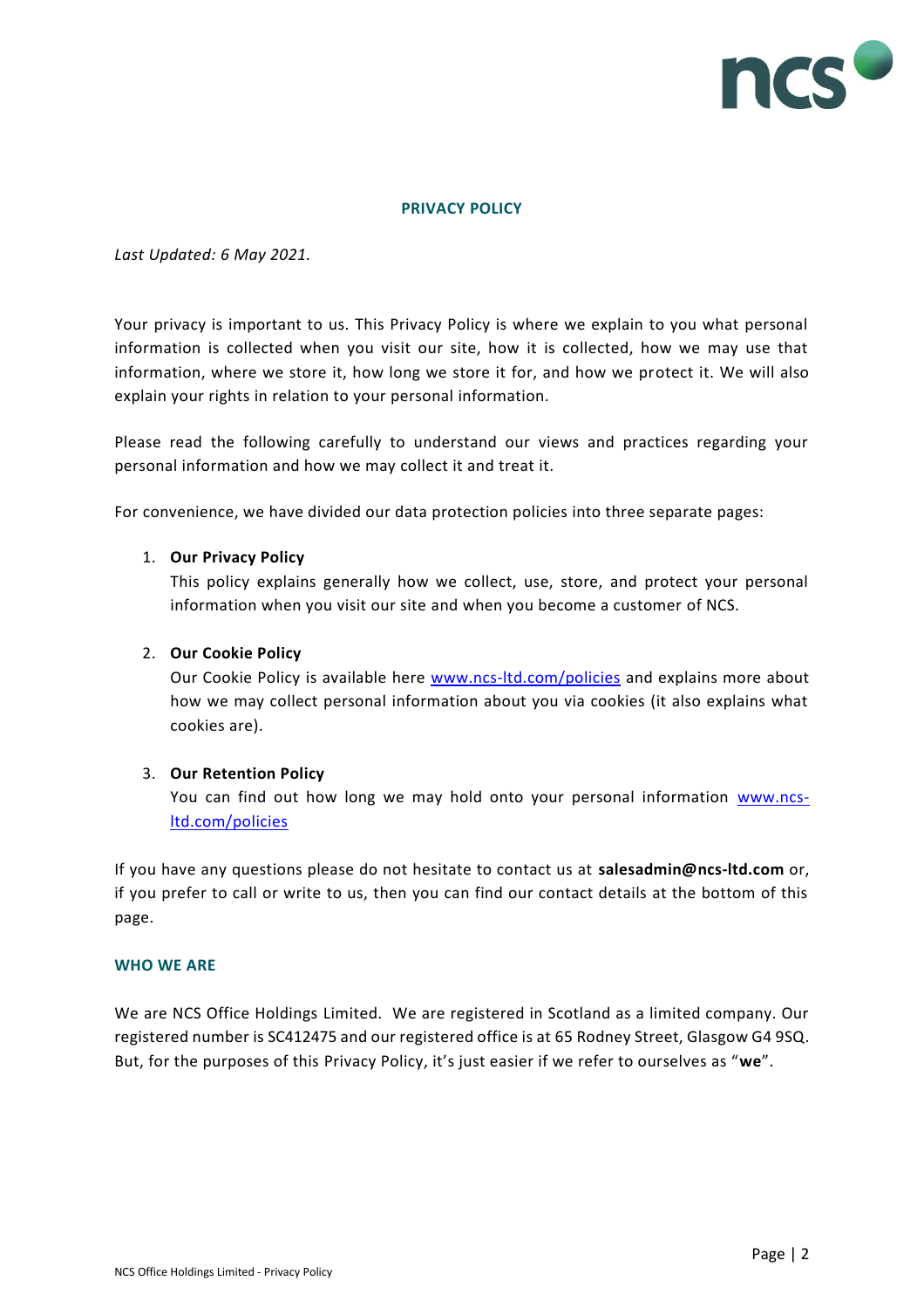

## **WHAT THIS PRIVACY POLICY GOVERNS**

This Privacy Policy applies to our site, www.ncs-ltd.com and any other services that we may provide to you through our site or when you engage us to provide services (we'll just call these "**our services**" for short).

In the context of this Privacy Policy "**personal information**" means information which, on its own or in combination with other information, can be used to identify you, in particular by reference to an identifier such as your name, your address, or location data.

Provided that you consent to us collecting your personal information when you visit our site then this Privacy Policy will govern how we may use that personal information.

Because we are a company located in Scotland the personal information that you give us or that we collect from you will be held under Scottish data protection legislation (but we'll just refer to this as "**the legislation**"). The legislation requires that we tell you that we are a **data controller** for your personal information or, in other words, we determine the purposes for which and the manner in which any of your personal information are, or are to be, processed by us.

## **HOW YOU CONSENT TO US COLLECTING YOUR PERSONAL INFORMATION**

When you visit our site you should see a pop-up at the top of your screen directing you to this Privacy Policy and our Cookie Policy.

By clicking or selecting the "**I Agree**" button that appears in the pop-up then you are demonstrating to us that you are freely giving us informed and specific consent for us to collect and process your personal information for the purposes specified in this Privacy Policy and you are accepting and consenting to the practices described.

If you **do not** click or select the "**I Agree**" button that appears in the pop-up at the top of your screen then we will endeavour to not collect your personal information – this is subject to the caveat below.

If you **do not** see a pop-up on your screen then you may have already accepted our Privacy Policy and our Cookie Policy. You may also be using a pop-up blocker or similar tools that may prevent this policy from being brought to your attention. Please ensure that any pop-up blockers are disabled when you use our site. We cannot be held liable to you if you use pop-up blocks or similar tools that prevent us from complying with our obligations under the legislation.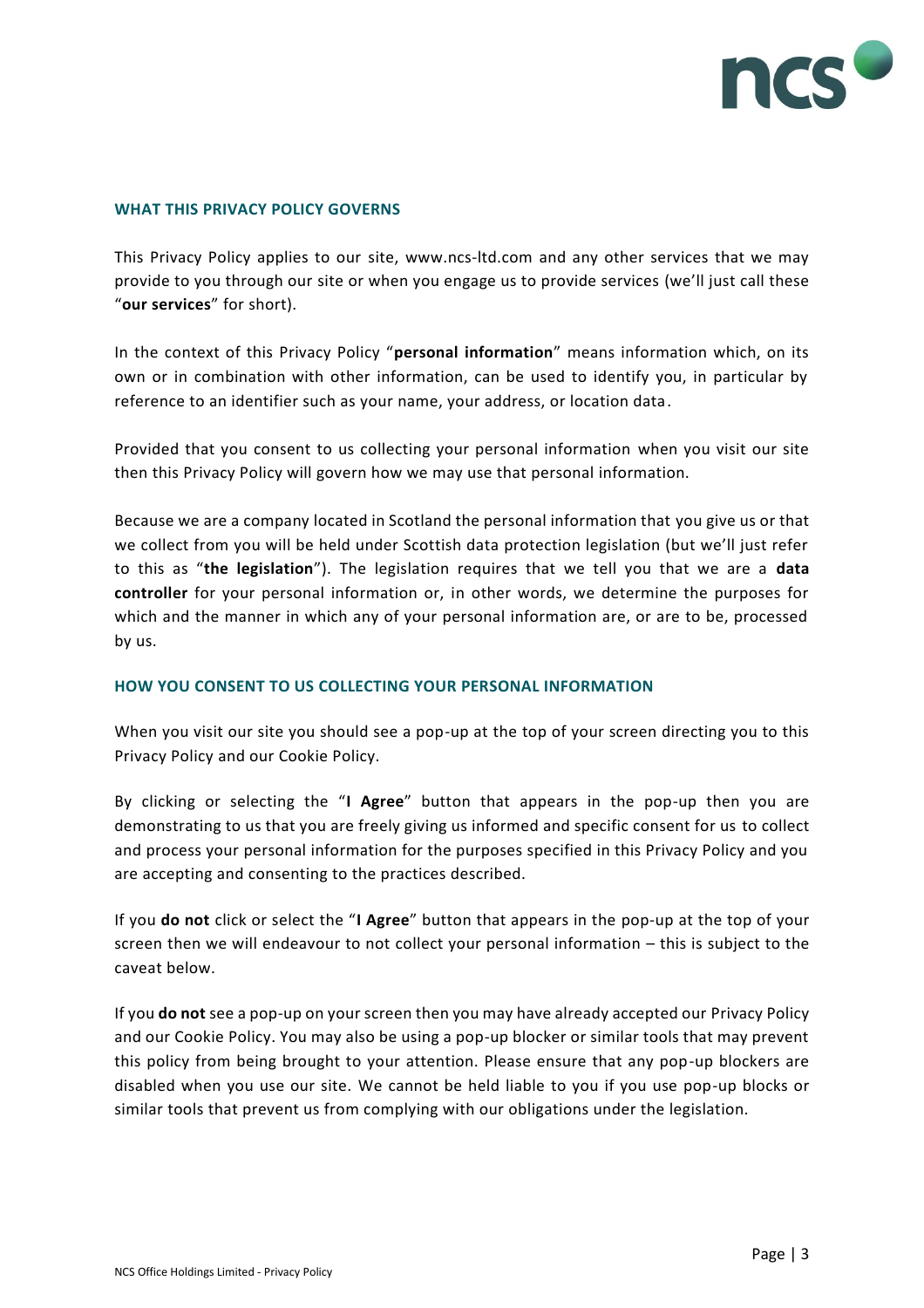

Caveat: Even if you **do not** click or select the "**I Agree**" button there is still some information that we may automatically collect about you – this normally isn't personal information but rather technical information sent by your device and used to connect your computer, tablet, or mobile device to the Internet, including your browser type and version, the time when you visit our site, your time zone setting, certain browser plug-in types and versions, operating system and platform. This type of information is sent by you to our site automatically and it isn't something that we can prevent. We only use this information to administer our site including troubleshooting, load testing, traffic throughput, data analysis, performance testing, and for anonymised research and statistics purposes that we only use internally.

We will only hold your personal information as detailed in our Retention Policy [HERE].

## **INFORMATION WE MAY COLLECT**

If you consent to us collecting your personal information then we may process the following data about you:

#### **Information you give to us:**

You may give us personal information about you by filling in forms on our site or by corresponding with us by phone, e-mail or otherwise. This includes information you may provide to us when you register to use our site, subscribe to our services, search our site, participate in any discussion boards or other social media functions on our site, enter a competition, promotion or survey, and when you report a problem with our site.

The information you give us may include:

- Your name;
- Address;
- E-mail address;
- Phone number;
- IP address;
- Financial and credit card information;
- Personal description; and
- Photographs and/or videos.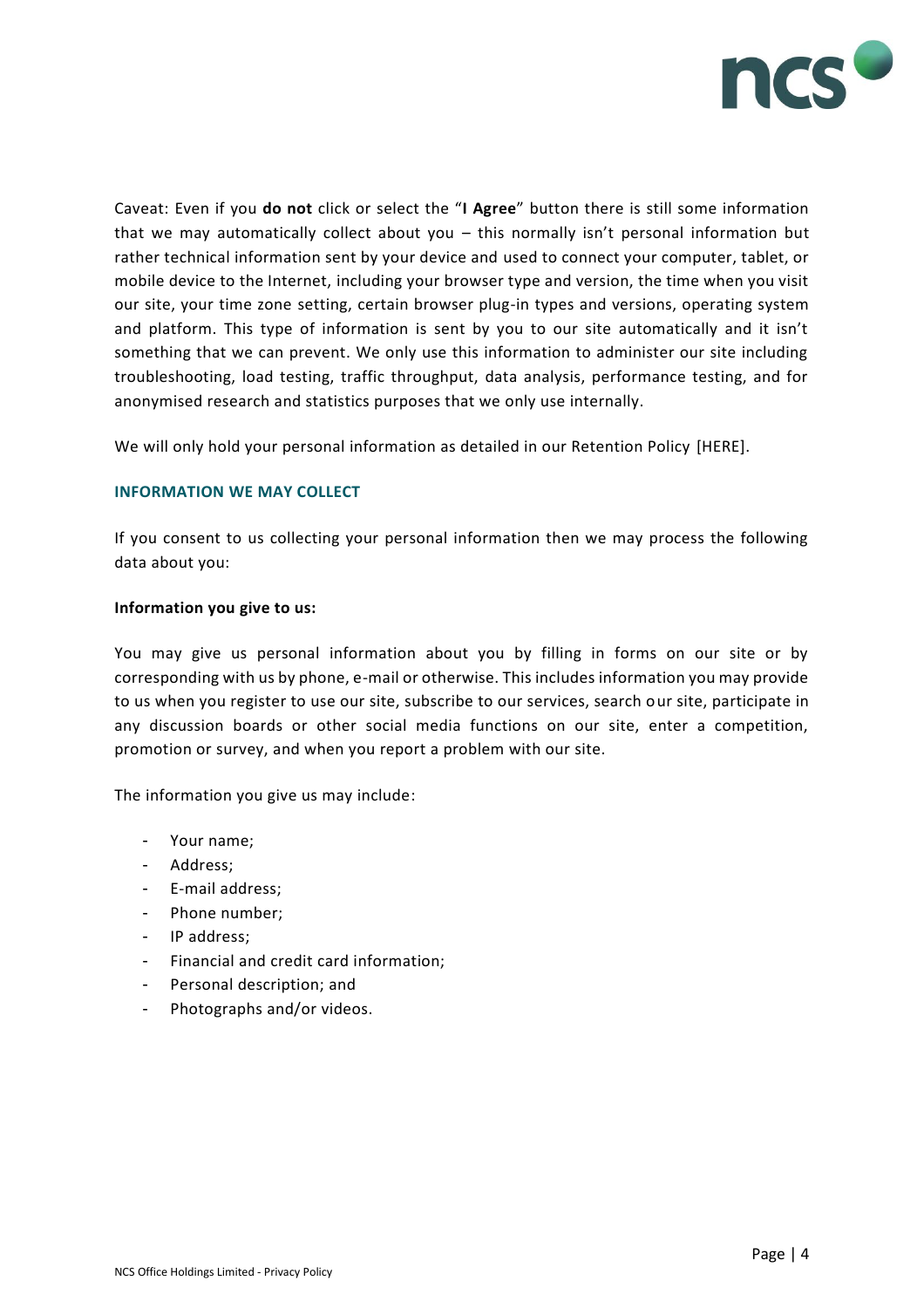

#### **Information we collect about you:**

When you visit our site we may collect information about you, including which pages you have visited (including date and time) which services and pages you viewed or searched for, page response times, download errors, files downloaded, length of visits to certain pages, page interaction information (such as scrolling, clicks, and mouse-overs), and methods used to browse away from a page and any phone number used to call our customer service number.

The purpose of this information is to allow us to administer our site and for internal operations, including troubleshooting, data analysis, testing, research, improving our site to ensure that content is presented in the most effective manner for you and for your computer, and as part of our efforts to keep our site safe and secure.

#### **Information we receive from other sources**:

Data collected from any of the other sites we operate may be shared internally and combined with data collected on this site. We are also working closely with third parties (including, for example, sub-contractors in technical, payment and delivery services, analytics providers, search information providers, and credit reference agencies) and may receive information about you from them.

## **Information you may pass to third-parties outside our control:**

On many of the pages on our site you will see 'social buttons'. These enable you to share or bookmark pages on our site. These may include buttons for: Twitter, Google+, Pinterest, Facebook or other social features.

In order for us to implement these buttons on our site and connect them to the relevant social networks and external sites, there are scripts that are executed from domains owned by thirdparties and outside of our control.

You should be aware that these sites are likely to be collecting information about what you are doing all around the Internet, including on our site. So if you click on any of these buttons, these sites will be registering that action and may use that information. In some cases these sites will be registering the fact that you are visiting our site, and the specific pages you are on, even if you don't click on the button but are already or automatically logged into their services, like Google and Facebook.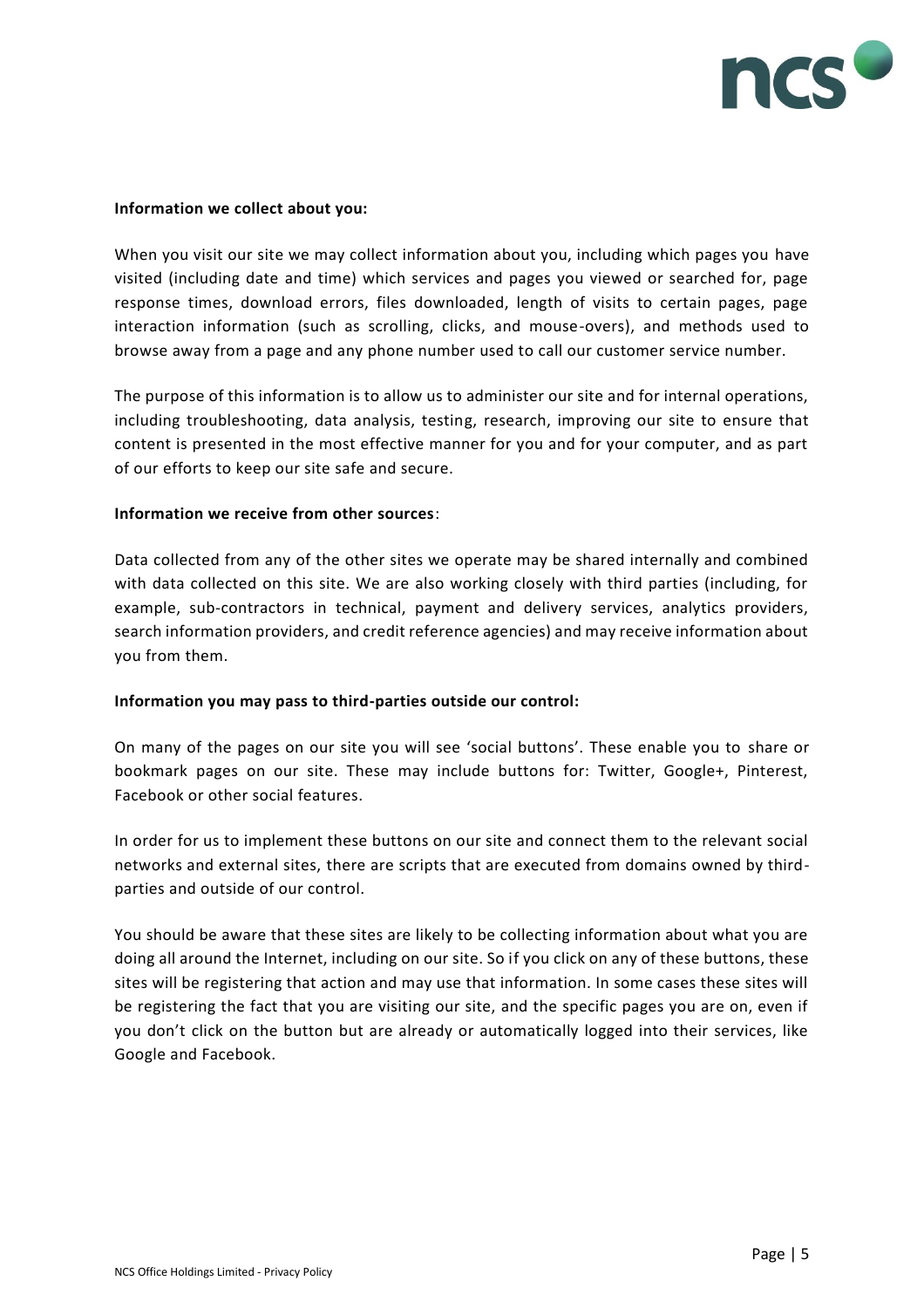

We recommend that you check the respective policies of each of these sites to see how exactly they use your personal information and to find out how to opt out, or delete, such personal information.

#### **HOW WE MAY USE YOUR PERSONAL INFORMATION**

When you give us your personal information then we may use it to:

- 1. Carry out our obligations from any contracts entered into between you and us and to provide you with information that you request from us.
- 2. Provide you with information about our company and the services we provide.
- 3. Ensure that content from our site is presented in the most effective manner for you and for your computer.

If you provide us with your e-mail, telephone or mobile number then we may contact you by these electronic means (e-mail or SMS). However, we will not use your personal information for marketing purposes without your express consent.

If you do not wish to receive any information by electronic means then please get in touch with us.

## **Marketing**

If you opt-in to receive information about us then, depending on what personal information we hold about you, we may decide to contact you via:

- E-mail;
- SMS;
- Telephone or
- Post.

You may opt-in to receive general information about NCS or we may ask you to opt-in on a case by case basis.

We will do our best to let you know what method or methods of communication we will use. Don't forget, you can always opt-out from receiving communications from us after you have opted-in or you can tell us that you only want to receive communications in a particular manner, or about a particular service that we provide. Depending on the type of campaign we might give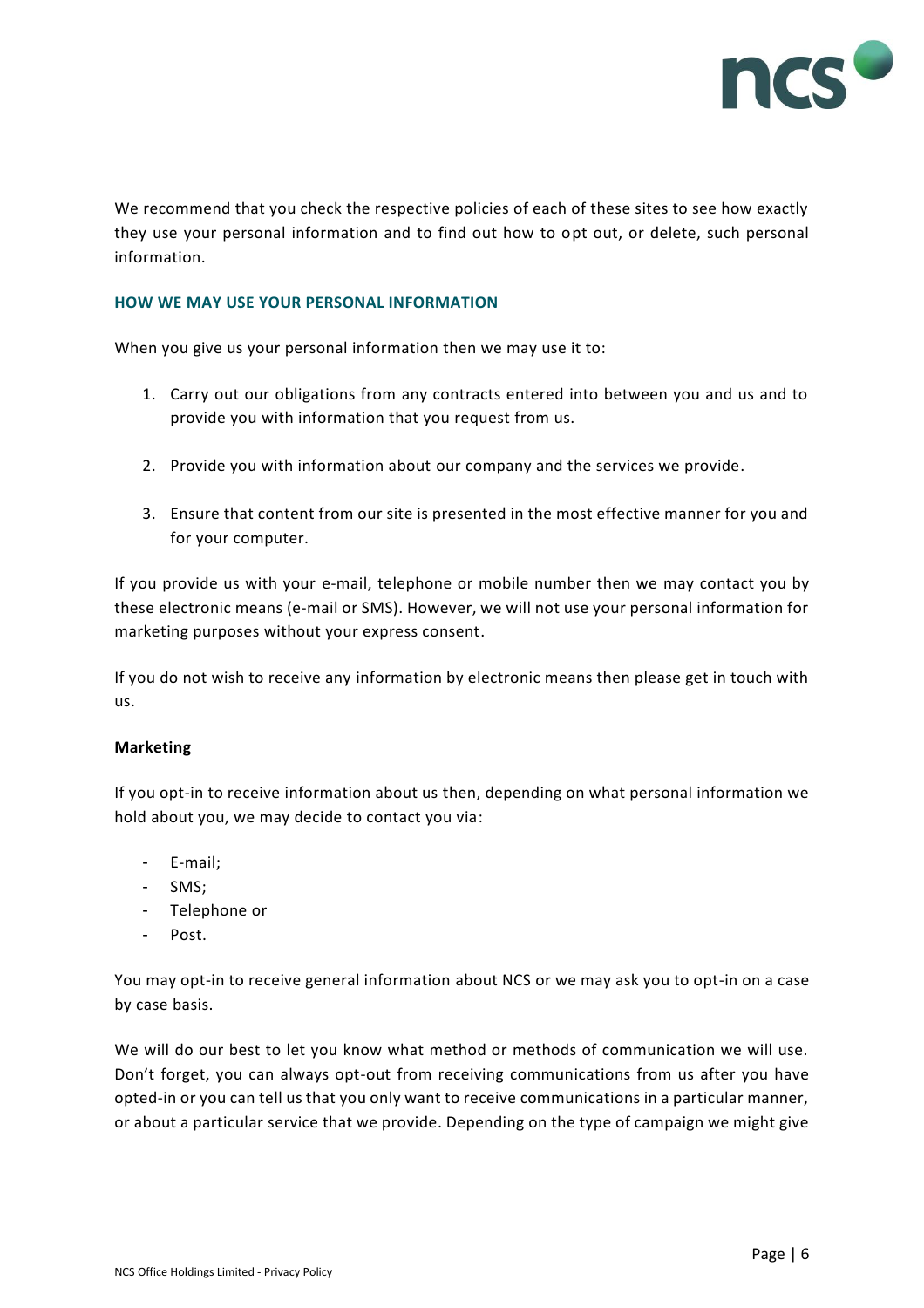

you the ability to select how you would like to be contacted but this might not always be possible due to technical issues.

If you opt-in to receive communication then we may need to pass your personal information to select third parties who are responsible for facilitating communication with you on our behalf. For example, we may need to pass some of your personal details if you wish to be contacted via SMS because we need to partner with a third party business to provide us with this ability .

If you have opted-in to receive communications from us, however you are then contacted by another organisation this might be because we are using that organisation or service on a oneoff basis – in which case, we will let you know. If you are unsure then please get in touch with us.

The purpose of opting into receiving communications from us is to help us better understand you, engage with you, share details about the company, and to assist us in providing the types of communications that you wish to receive from us. We will not knowingly sell your personal information for marketing purposes or pass your personal information to third parties.

If you are receiving communications from us in error or you have opted-out then please get in touch with us and we apologise for any inconvenience caused.

## **DISCLOSURE OF YOUR INFORMATION**

We may share your personal information with any member of our group, which means our subsidiaries, our ultimate holding company and its subsidiaries. The reason for this is that different parts of the company are responsible for different functions within the business and we need to be able to freely pass your personal information within these various units for operational efficiency.

Although we may share your personal information within members of our group, this does not mean that we will use it for advertising or marketing purposes. Unless you opt-in to receive marketing communication we will not contact you unless it is necessary for us to get in touch with you. For example, we may need to get in touch with you if you asked us to provide you with further information about our services.

Please remember that our Cookies Policy covers matters such as using your personal information for analytics purposes.

In some cases we may disclose information about you with select third-parties: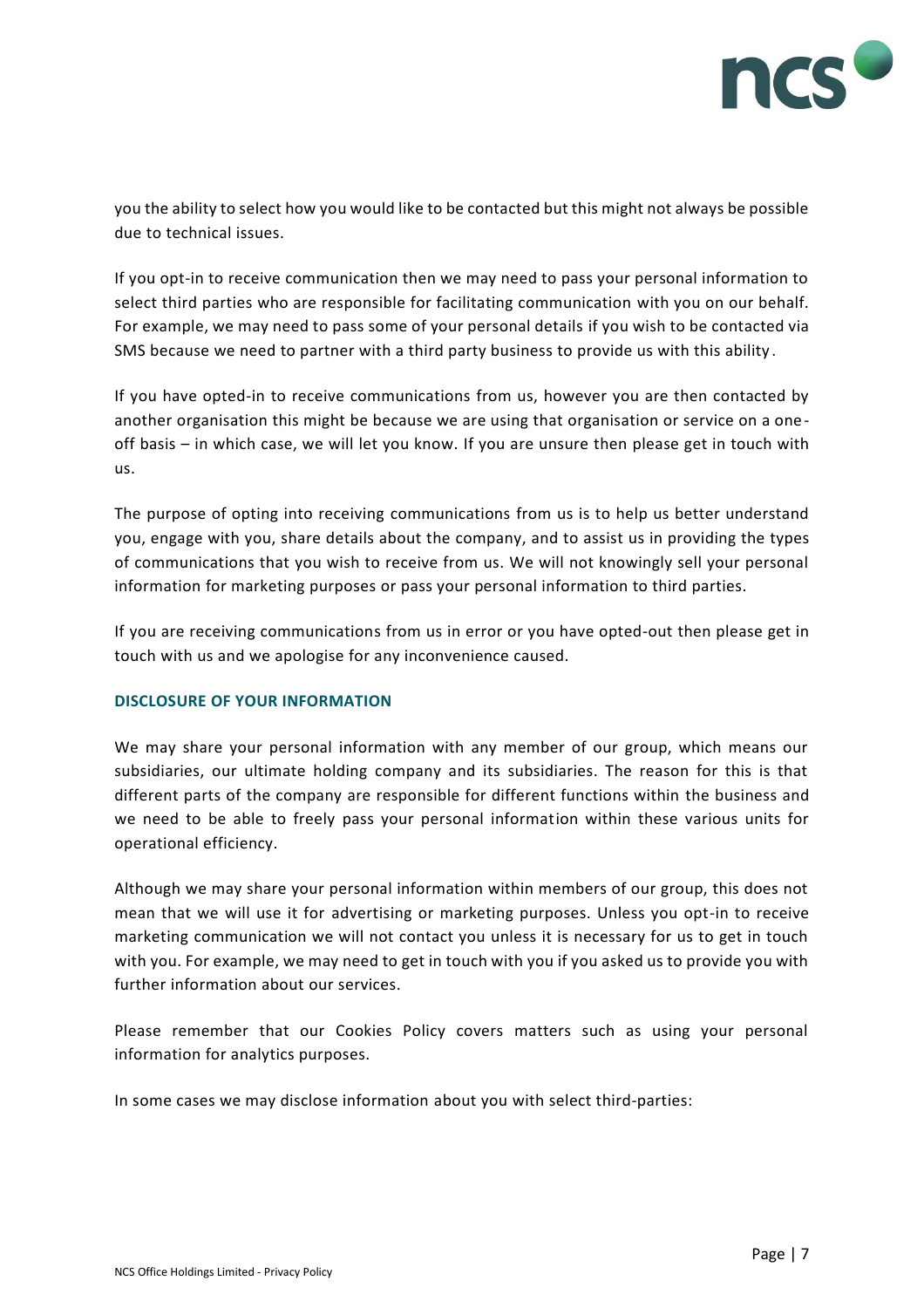

- We may anonymise and aggregate your information with other users (for example, we may track that 500 men aged under 20 have clicked on a specific page on our site on any given day). We may use such aggregate and anonymised information to help reach a particular target audience or understand who uses our site.
- Credit reference agencies for the purpose of assessing your credit score where this is a condition of us entering into a contract with you or providing you with services.
- Debt collection agencies where you have breached a condition of any contract entered between us and you.
- If we or substantially all of our assets are acquired by a third party, in which case personal information held by us about you may be one of the transferred assets.
- If we are under a duty to disclose or share your personal information in order to comply with any legal obligation, or in order to enforce any agreements with you, or to protect our rights, property, or safety of our employees, or others.

## **WHERE WE STORE YOUR PERSONAL INFORMATION**

The personal information that we collect from you will be stored within the United Kingdom. We will not knowingly transfer your personal information outside of the European Economic Area. Where it may be necessary for us to transfer your personal information outside of the European Economic Area we will get in touch with us and seek your consent.

All personal information you provide to us is stored on our secure servers. Any online payment transactions will be encrypted using Secure Socket Layer/Transport Layer technology**.** Where we have given you (or where you have chosen) a password which enables you to access certain parts of our site, you are responsible for keeping this password confidential. We ask you not to share a password with anyone.

Unfortunately, the transmission of information via the Internet is not completely secure. Although we will do our best to protect your personal information, we cannot guarantee the security of your data transmitted from our site and any transmission is at your own risk. Once we have received your personal information, we will use strict procedures and security features to try to prevent unauthorised access. We apply a 'Privacy by Design' approach to protecting your personal information in order to promote privacy and data protection compliance from the start.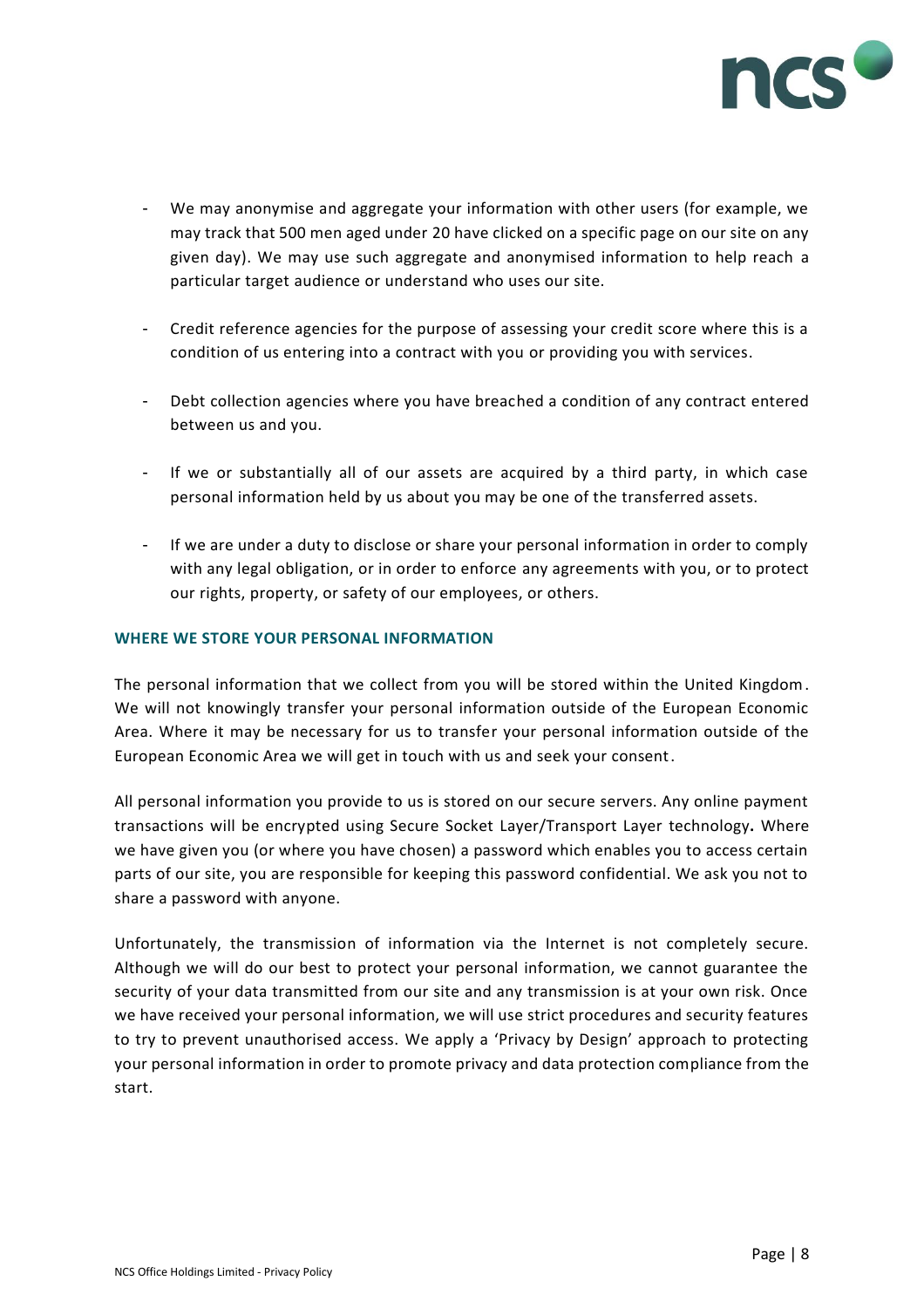

# **YOUR RIGHTS**

You have the right to ask us not to process your personal information or to restrict the purposes for which we may process your personal information. However, if you have an account with us on our site and you withdraw your consent then we reserve the right to suspend or terminate your access to certain parts of our site.

You can exercise your right to prevent processing of your personal information by not selecting or clicking on the "**I Agree**" button when you visit our site or when you login or create an account on our site.

You can also exercise your right at any time by contacting us. If you consented to us collecting and/or processing your personal information but you change your mind then you can get in touch with us about erasing the personal information we hold about you.

Please be aware that, even if we receive a request from you to delete your personal information, it may be that we cannot entirely remove all of your personal information. This is usually because we have a legitimate interest to hold onto some of that personal information, for example, if you have an ongoing contract with us, there are outstanding payments due by you to us, or we have a legal obligation to retain some or all of your personal information – but we'll let you know.

# **ACCESS TO INFORMATION**

The legislation gives you the right to access a copy of the personal information that we hold about you.

In order to request a copy you need to submit a request – details on how to get in touch can be found at the bottom of this page. However, please remember that certain types of data cannot be disclosed to you as part of your request. For example, we cannot disclose information to you which identifies another individual or information that may be subject to legal professional privilege. In many cases we may be required to redact some of the documentation that you receive in order to comply with the legislation.

Additionally, we can't just release your personal information to anyone. We can only release your personal information to you or an authorised third party who can demonstrate that you consented to have your personal information released – this is a legal requirement. Therefore, it is important for us to ensure that we confirm your identity before we can release any personal information.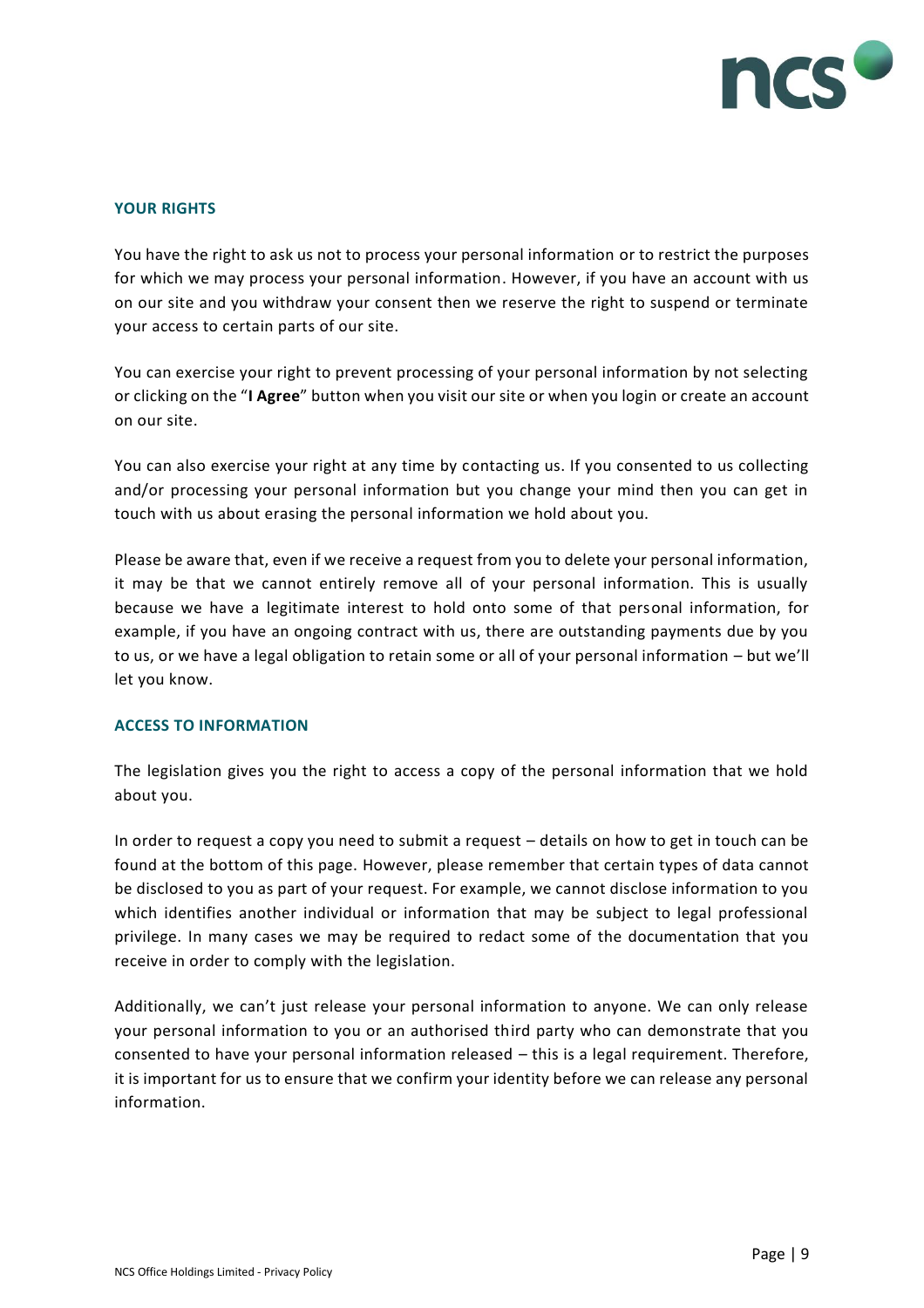

If you send us a request to provide you with a copy of your personal information then we may ask you to provide some identification. We may ask you to provide a copy of your current and valid passport and/or driving license plus a utility bill (that is no more than 3 months old) and has your current address. We may also ask you to visit one of our offices or obtain a solicitors or notary publics' confirmation of your identification.

All of this might sound very onerous but please understand that we have an obligation to protect your personal information and we need to be certain that it is being released to the right person.

## **WHAT IF I DO NOT CONSENT OR WITHDRAW CONSENT?**

If you do not consent to us collecting your personal information then we cannot guarantee the full functionality of our site and cannot be held responsible or liable to you for any reduction or restriction in access to our site or any of our other services.

Our site may, from time to time, contain links to and from the sites of our partners and affiliates. If you follow a link to any of these sites, please note that these sites have their own privacy and cookie policies and that we do not accept any responsibility or liability for these policies. Please check these policies before you submit any personal information to these sites.

## **HOW LONG WILL YOU HOLD ONTO MY PERSONAL INFORMATION?**

Depending on how you engage with us it may be necessary for us to store your personal information for shorter or longer periods of time. Either way, we will only store your personal information for a legitimate and lawful reason. Whilst this policy relates to our initial contact with you, if you become a customer of the company, then you will be bound by the terms of additional policies that specifically relate to how we may use your personal information. This will be explained within our terms of business.

You can find details on how long we may hold onto your personal information on our Retention Policy which can be found [HERE].

## **CHANGES TO OUR PRIVACY POLICY**

We may need to change this Privacy Policy if it's necessary for legal reasons or to reflect changes to our site and services. In any case, the provisions of this Privacy Policy may be changed without prejudice to your rights. When we change our Privacy Policy we will make the updated Privacy Policy available on our site and we will also update the "Last Updated" date.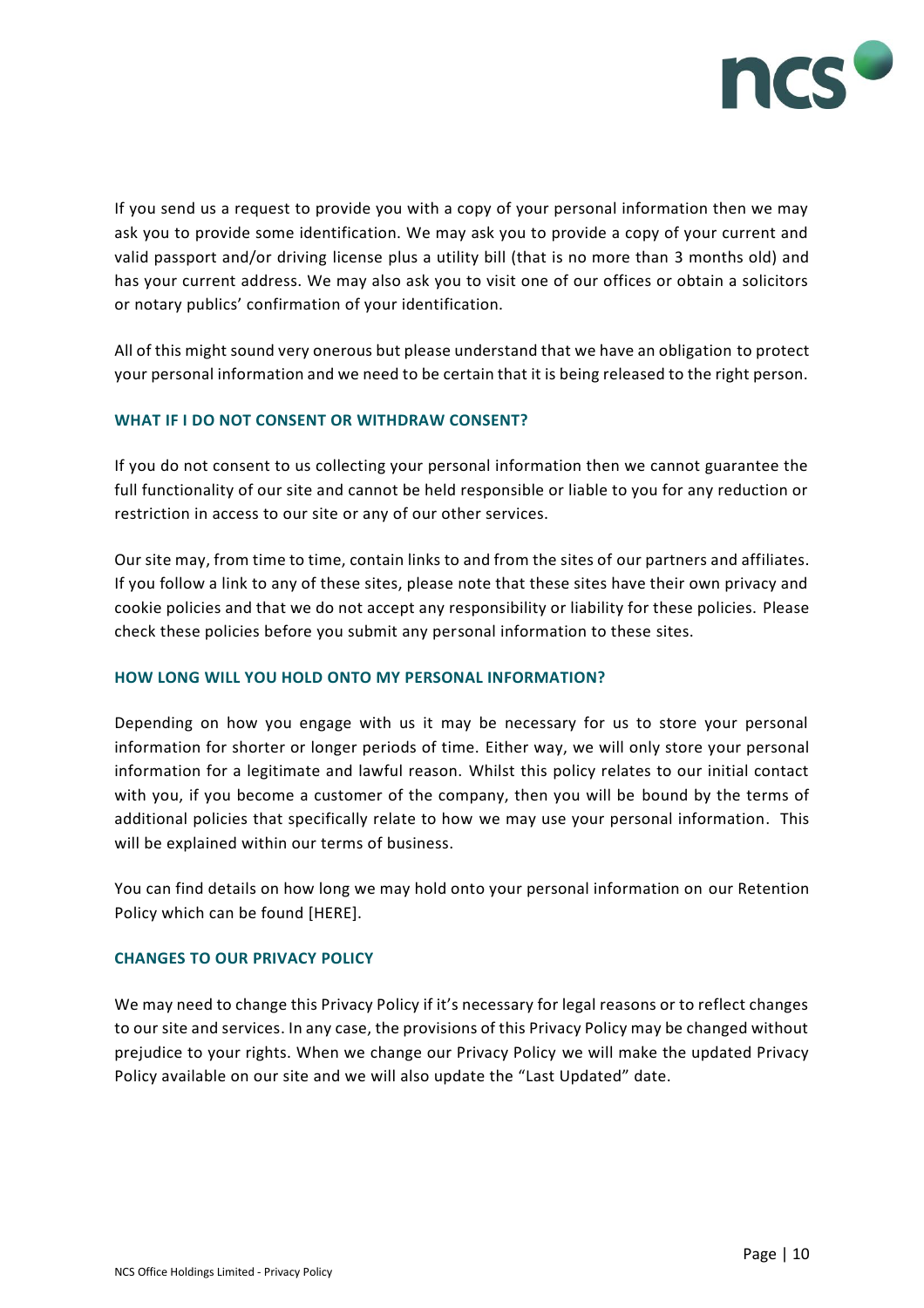

Once we change our Privacy Policy, it will become legally binding on you 30 days after we post it on our site. During that period you're welcome to contact us if you have questions about the changes.

If you don't agree with our changes to the Privacy Policy (regardless of whether you get in touch with us) then unfortunately we may need to restrict or limit your use of the parts of our site that require your personal information in order for us to deliver our services to you. We're sorry we have to say that, but we hope you'll appreciate that in order for certain parts of our site to work properly and in order for us to identify you in connection with our services we need to have everyone using our site and our services under the same rules instead of different people having different rules – that's why we encourage you to get in touch with us if you have queries.

## **CONTACT US**

This Privacy Policy was prepared with brevity and clarity in mind. It does not provide exhaustive detail of all aspects of our collection and use of your personal information. However, we are happy to provide additional information or explanation needed.

If you have any questions, comments or requests regarding our Privacy Policy then please do not hesitate to get in touch with us. To make things easier for both of us we would appreciate it if your queries were addressed to:

> **Data Privacy Manager NCS Office Holdings Limited 65 Rodney Street Glasgow G4 9QX**

> > or

#### **salesadmin@ncs-ltd.com**

or

**Telephone:** +44 (0)141 353 0000